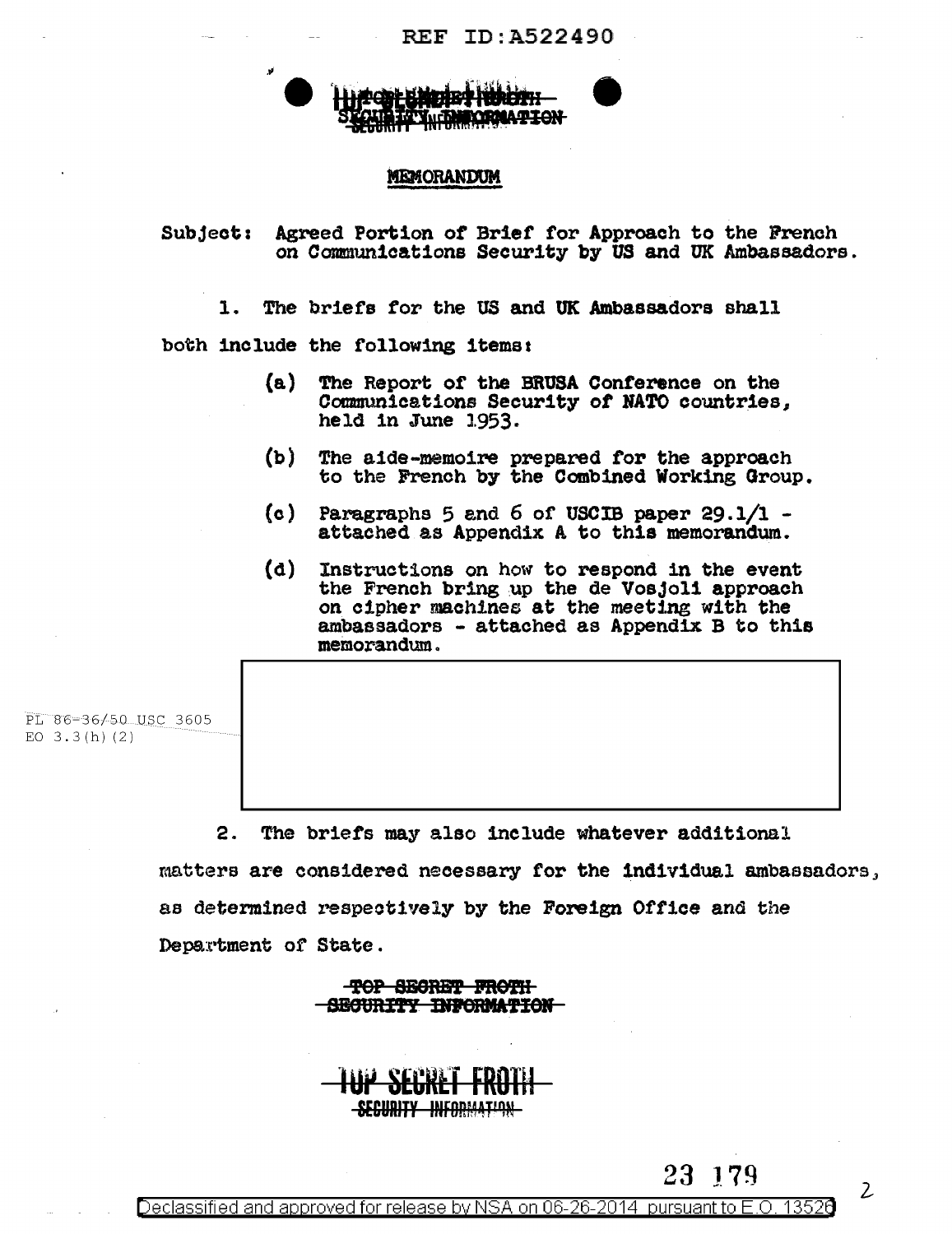TOP SECRET - SECURITY INFORMATION

2 December 1953

#### AIDE-MEMOIRE FOR THE FRENCH

 $\mathbf{1}$ . The US and UK Governments have reached the conclusion that the national communications practices of many NATO governments may be such as to create a potential source of highly valuable information to the USSR. The US and UK Governments also are of the opinion that the French Government may have reached a somewhat similar conclusion independently. The US and UK Governments believe that the security of NATO as a whole depends on the security of each individual member government and, consequently, that it is in the common interest to take action immediately to review the national communications practices of all NATO governments.

The problem is twofold, involving not only the  $2.$ security of ciphers but also the security of transmission practices. It is important to emphasize that technical experts have proven again and again that the enemy can obtain important information from the external appearance of messages, from the study of organization and procedures of wireless networks, from wireless direction-finding, from a study of messages sent in plain language and from a variety of other observations not related at all to the

TOP SECRET - SECURITY INFORMATION -

#### <del>INFORMATION -</del> 23 180

 $\mathsf{2}^{\mathsf{1}}$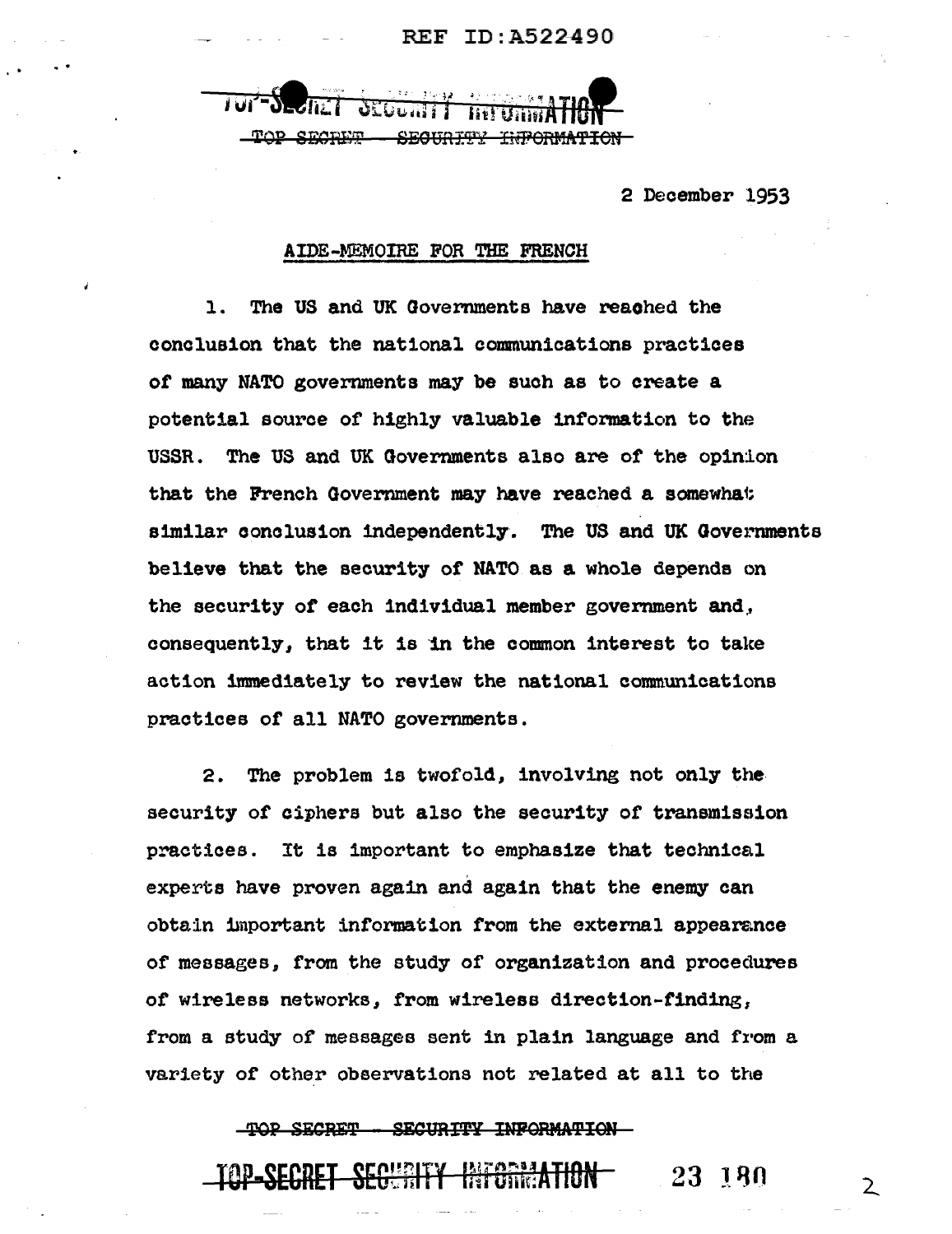

 $-2-$ 

complexity or simplicity of given ciphers, but rather to the manner in which even the most secure ciphers are handled. Therefore, even if all NATO government ciphers and equipment were theoretically unbreakable, the protection afforded by this fact could be lost through improper procedures; and mere cipher security is useless if it is not complemented by transmission security.

3. The US and UK Governments together believe that it is essential for the US, France and the UK to assure themselves that their own standards are the best currently attainable if steps are to be taken with respect to the communications security practices of the other member governments of NATO. The UK and US Governments are conscious of a number of weaknesses in their own national communications practices. The French Government may also have noted similar weaknesses in their own practices. The Governments of the US and UK propose, therefore, that technical discussions among the communications security experts of the three Standing Group powers be held forthwith with the object not only of ensuring that the national communications practices of the three powers are of a level that is mutually agreed to be satisfactory but also as an

TOP SECRET - SECURITY INFORMATION

## <u>TOP-SECRET SECURITY INFORMATION</u>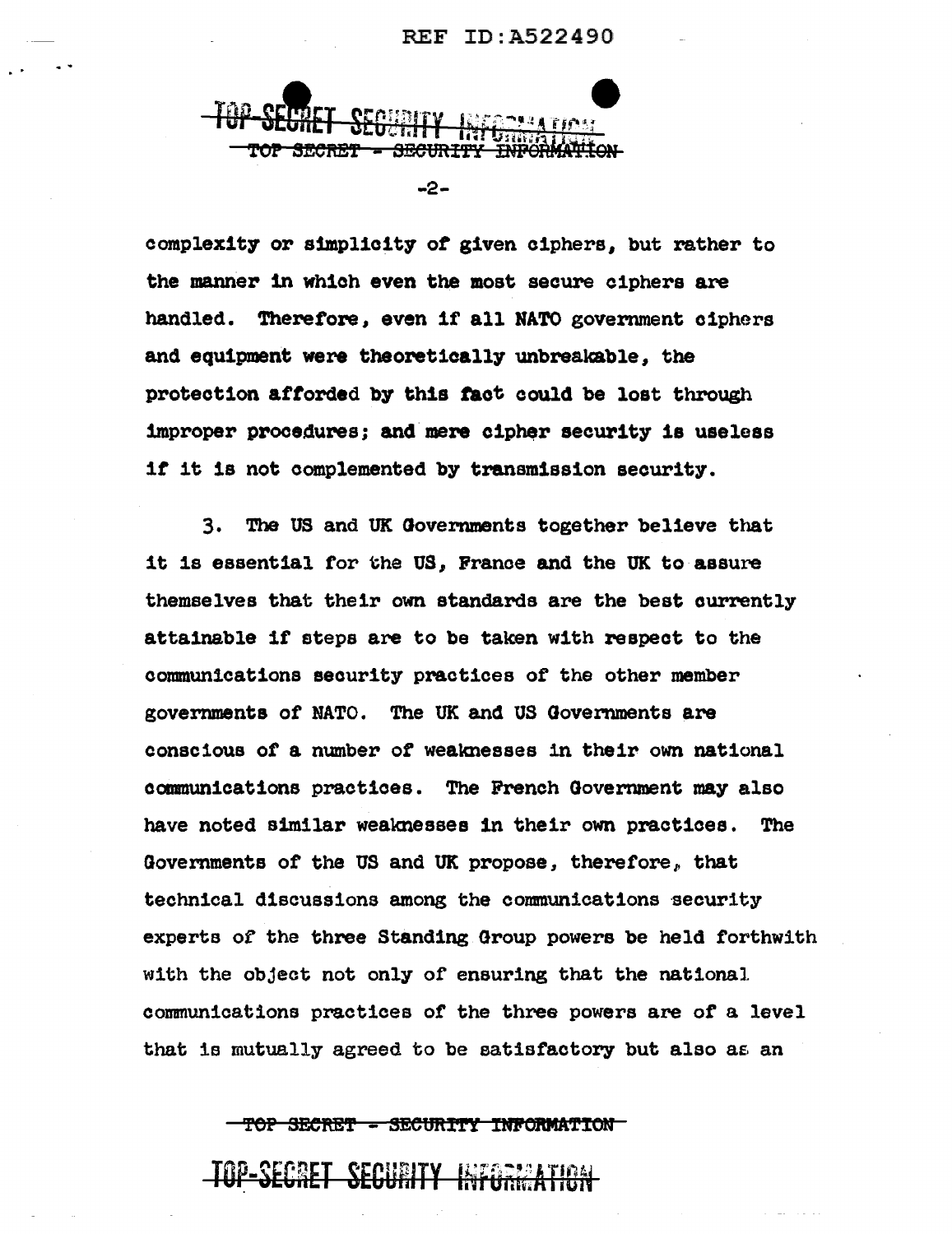TOP SECRET - SECURITY INFORMATION -3-

indispensable step in the development of similar standards for their colleagues in NATO.

4. If the French Government agrees to this proposal, the US and UK Governments will designate respectively one or their representatives on the Tripartite Security Working Group who has previously participated 1n the work of that Group to make the necessary arrangements in their behalf for the conduct of such discussions; and they suggest that the French Goverrunent similarly designate one of its experienced members or the Tripartite Security Working Group to join his US and UK colleagues in making these arrangements. These arrangements would include the selection of the technical personnel, the location for the discussions and the establishment of proper conditions of security. This procedure takes advantage *ot* an existing and very successful liaison channel in the field of security; and for added privacy it is proposed further that the necessary arrangements be worked out by our representatives without adding this matter to the tormal terms of reference of the Tr1partitie Security Working Group and without making it subject to plenary ooneideration by that body.

TOP SECRET - SECURITY INFORMATION

**Unit Amitutini Tlinouas Land**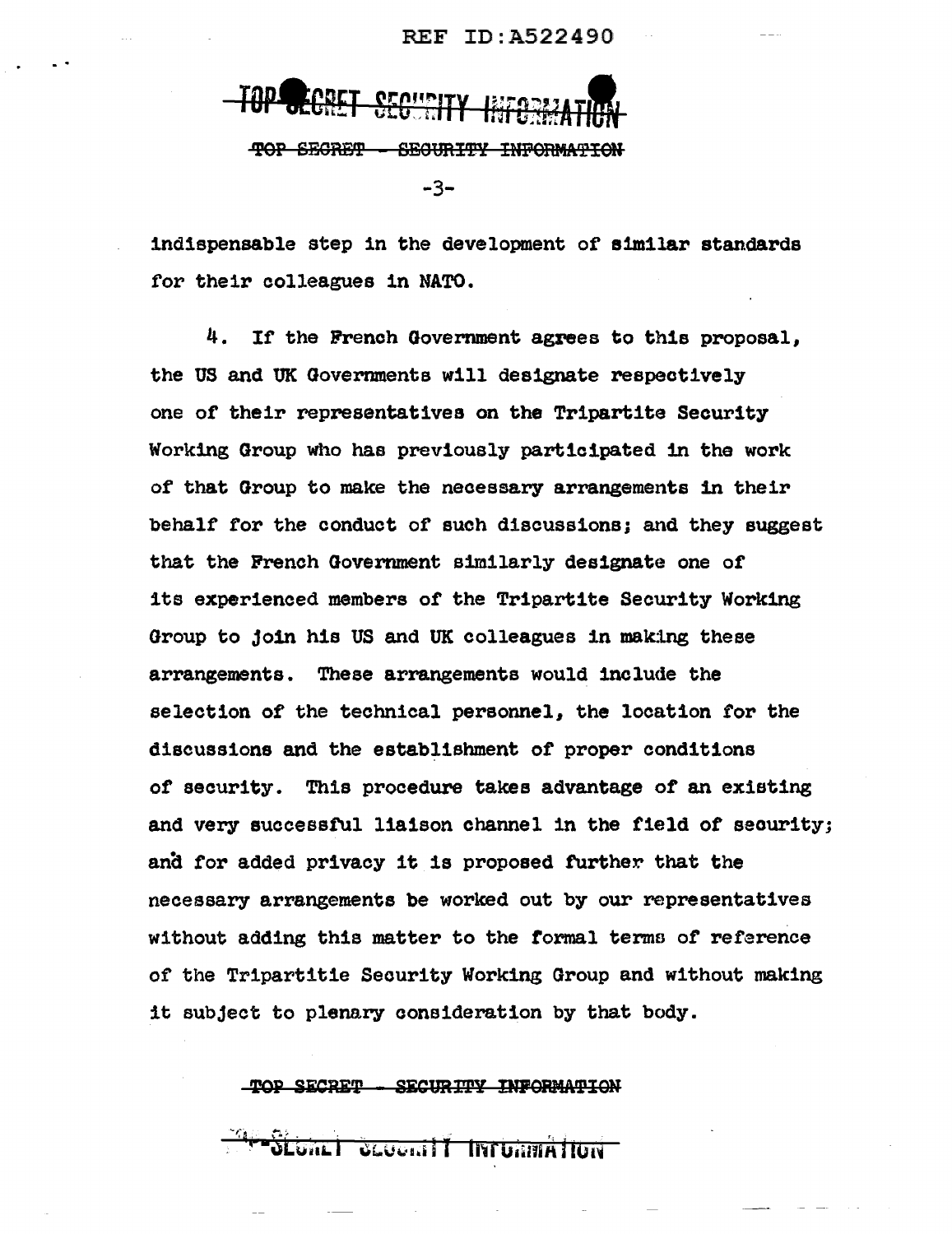## SECULLITY -4-

5. It is the view of the US and UK Governments that the problem *ot* the commun1cat1ons security practices or the remaining NATO governments should then be handled through the Standing Group in somewhat the same manner as  $-$ - and as an extension to -- the previous activities of this Group in establishing the communications security practices or NATO. It is realized that the Standing Group was created to issue directives only on the military affairs of NATO. It is lmown., however, that some NATO governments currently desire advice on their communications security problems; the Govermnents of Belgium and Italy already have written to the Standing Group on the subject. It seems proper, therefore, to use the Standing Group, which is conveniently available, in an advisory capaoity on a matter which ultimately does relate to the security of NATO.

6. On the assumption that the French Government agrees to the technical discussion as arranged by the Tripartite Security Working\_Qroup. representatives, it is further invited to agree that, shortly after these discussions have been initiated, the Standing Group will issue a memorandum to all member governments of NATO which wills

| TOP SECRET  | <del>-SECURITY INFORMATION</del>                                |  |
|-------------|-----------------------------------------------------------------|--|
| TUT OCUIL F | TAD_CE <u>PDET CEPHDITY INFODMATION</u><br>ocuenti in Uneri IVI |  |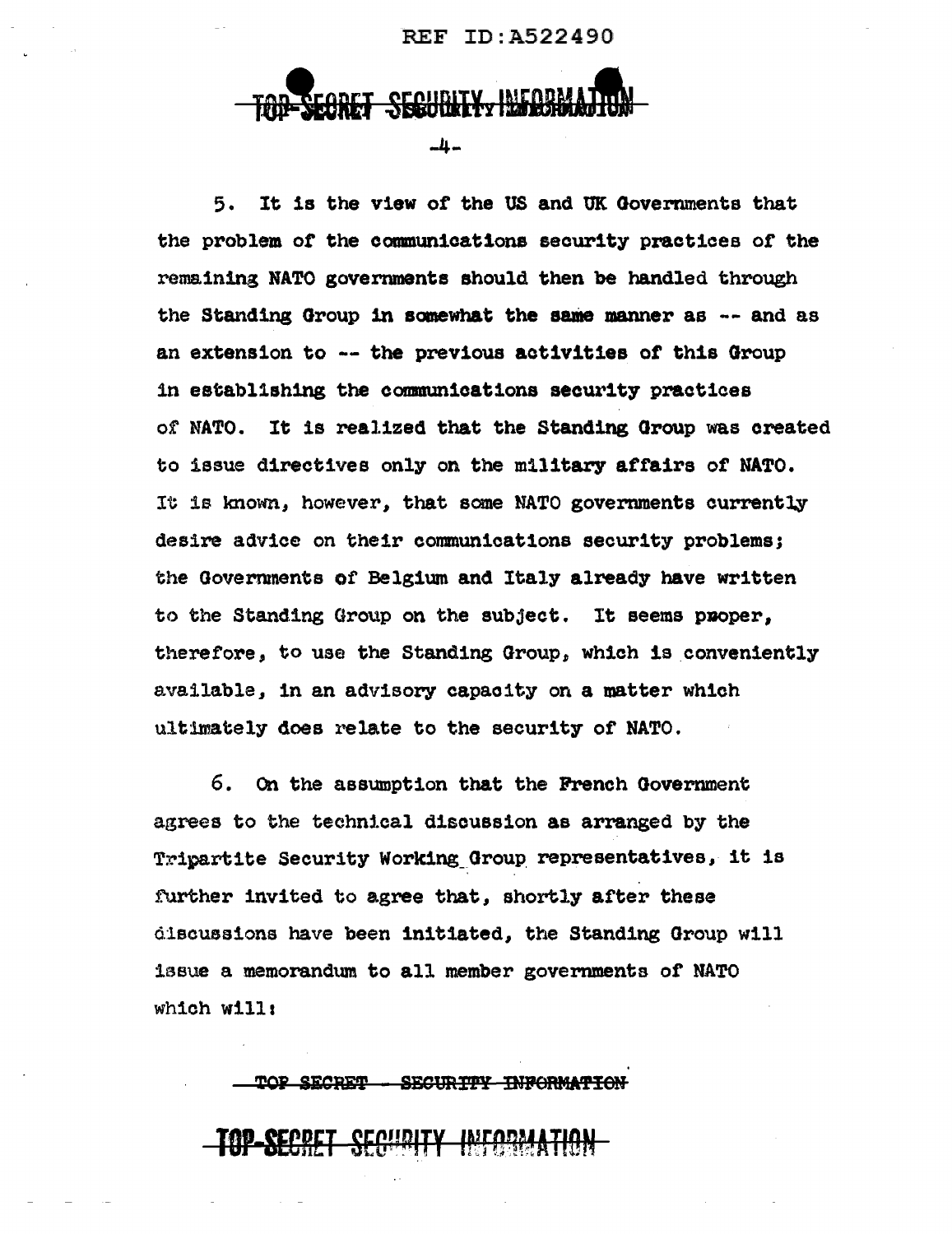$-5-$ 

- $(a)$ Re-emphasize that the security of NATO as a whole depends upon the security of each individual nation and that, consequently, secure national communications practices form a vital part of NATO security.
- $(b)$ Contain a preliminary list of examples of dangerous cryptographic and transmission practices and procedures.
- $(c)$ Request each government to examine this list to ensure that its own communications are free from such practices and procedures and invite additions to or comments on this list.
- Request each NATO government to designate  $(d)$ or establish communications security agencies and to authorize those agencies to communicate directly with the Standing Group Communications Security and Evaluation Agency, Washington (SECAN) and the European Security and Evaluation Agency of the Standing Group (EUSCE).

rt.

SECRET - SECURITY INFORMATION-